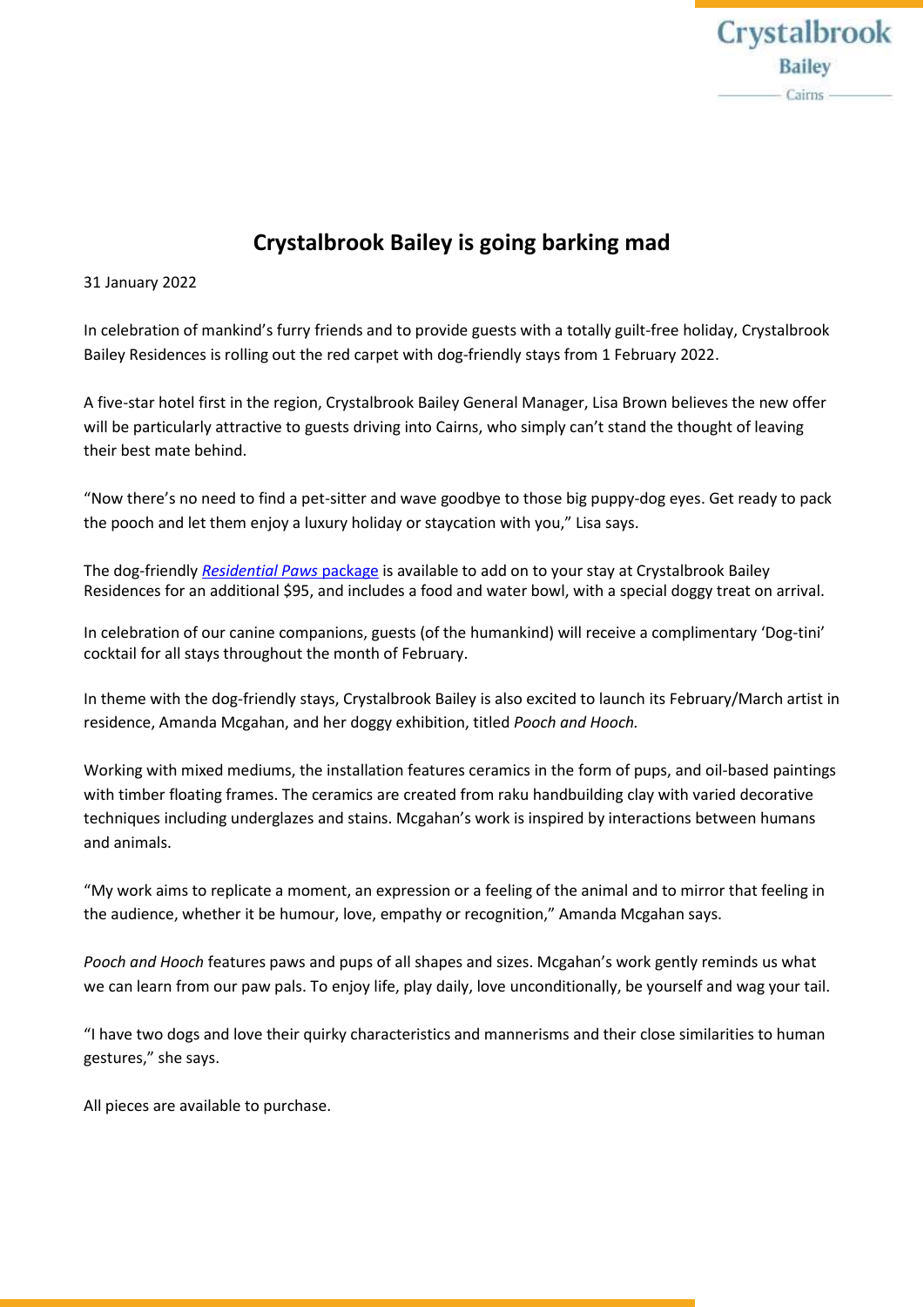

#### **Key dates**

1 February 2022: Exhibition opens 4 February 2022: Exhibition launch night 6:30 - 7:30pm in the Crystalbrook Bailey lobby 28 March 2022: Exhibition closes

Dog-friendly stays are available from 1 February 2022.

## **About Crystalbrook Bailey Residences**

Modern, innovative and with a true love of the arts, Crystalbrook Bailey Residences celebrate individuality and originality. Crystalbrook Bailey is home to one, two and three-bedroom luxury holiday apartments, unmissable views of Cairns, contemporary restaurants and 5-star facilities, providing the perfect base for your exploration of Tropical North Queensland. Do things your way and enjoy the space, flexibility and luxury home comforts of Crystalbrook Bailey's holiday apartments in Cairns.

## **Crystalbrook Bailey and the arts**

Situated in the heart of Cairns' cultural precinct, Crystalbrook Bailey is nestled alongside Cairns Performing Arts Centre and The Cairns Art Gallery. Crystalbrook Bailey has a strong passion for the arts, design, entertainment, and sustainability with an ever-evolving, ever-changing array of professional art on display throughout the hotel.

#### **Meet the artist**

Mcgahan is a visual artist who studied at TAFE Cairns, completing her Diploma of Visual Arts in 2017.

Mcgahan specialises in clay figure sculpture, portraiture, drawing and painting and has exhibited locally for many years. Mcgahan supplies works to The UnderArt Gallery in Cairns and last year set up her own Gallery and non-profit organisation with business partner Craig Edwards, called The Kite Gallery, 133 Grafton Street, Cairns, neighbouring Crystalbrook Bailey.

Mcgahan is the Co-Founder and President to Inspired Community Support Services INC and The Kite Gallery. Here, Mcgahan is a mental health worker supporting clients on the NDIS. Mcgahan runs and coordinates inclusive art programs and exhibitions at The Kite Gallery, operated by inspired Community Support Services Inc. Mcgahan offers clay sculpture programs for everyone, beginners welcome.

Interested in a sculpture of your pet or furry friend? Mcgahan is available to take commissions of your beloved pet.